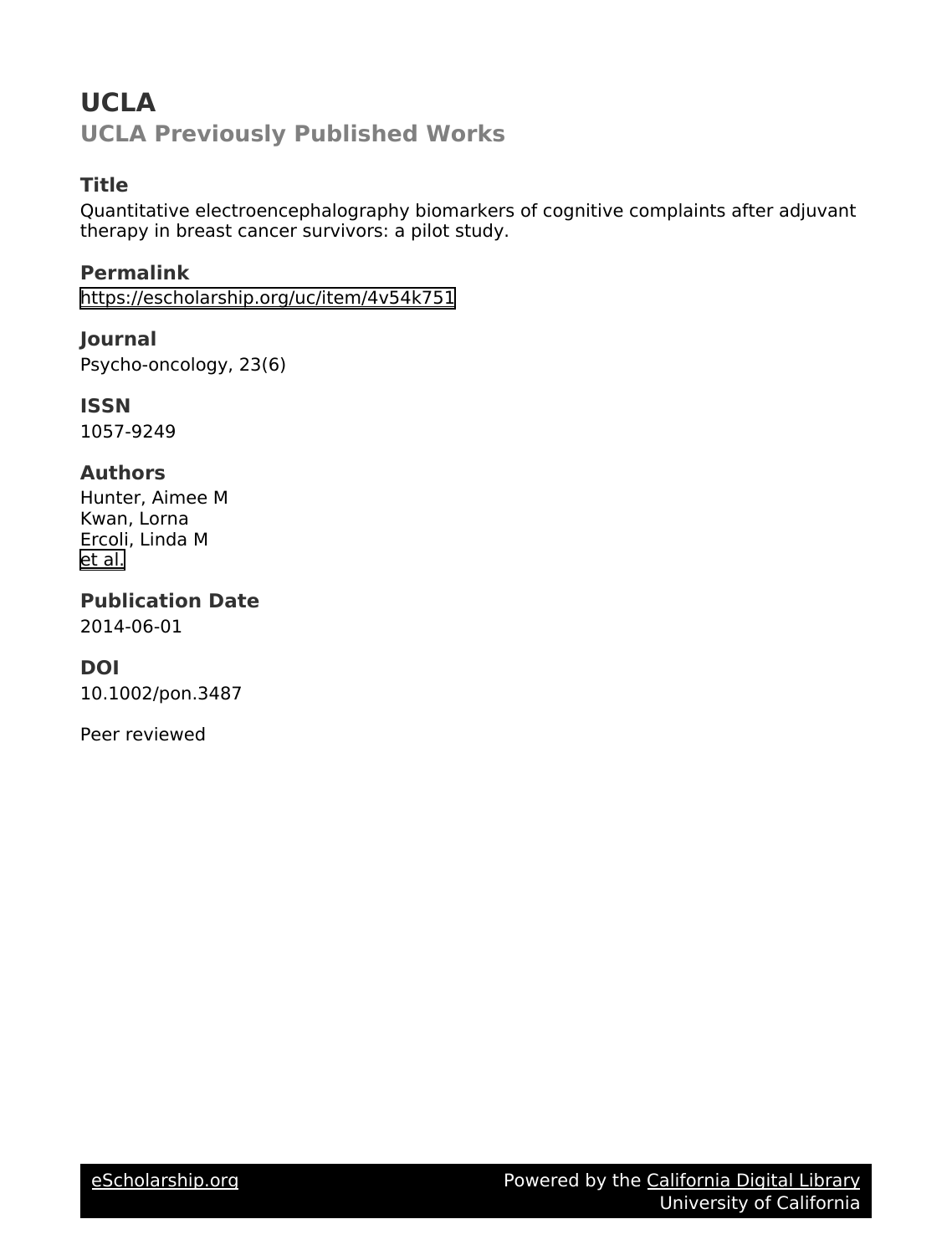## Clinical Correspondence

# Quantitative electroencephalography biomarkers of cognitive complaints after adjuvant therapy in breast cancer survivors: a pilot study

Aimee M. Hunter<sup>1,2</sup>, Lorna Kwan<sup>3</sup>, Linda M. Ercoli<sup>1</sup>, Barbara Kahn Mills<sup>3</sup>, lan A. Cook<sup>1,2</sup>, Patricia A. Ganz<sup>3,4,5</sup> and Andrew F. Leuchter<sup>1,2</sup>

<sup>1</sup>Department of Psychiatry and Biobehavioral Sciences, Semel Institute for Neuroscience and Human Behavior, David Geffen School of Medicine at UCLA, Los Angeles, CA, USA

<sup>2</sup> Laboratory of Brain, Behavior, and Pharmacology, UCLA, Los Angeles, CA, USA

<sup>3</sup>Division of Cancer Prevention and Control Research, Jonsson Comprehensive Cancer Center, UCLA, Los Angeles, CA, USA

<sup>4</sup>Department of Health Policy and Management, Fielding School of Public Health, UCLA, Los Angeles, CA, USA

<sup>5</sup>Department of Medicine, David Geffen School of Medicine, UCLA, Los Angeles, CA, USA

\*Correspondence to: Semel Institute for Neuroscience and Human Behavior, David Geffen School of Medicine at UCLA, 760 Westwood Plaza, Rm 57-455, Los Angeles, CA 90024-1759, USA. E-mail: amhunter@ucla.edu

Received: 19 December 2013 Accepted: 30 December 2013

## Dear Editor,

Cognitive complaints are pervasive among breast cancer survivors (BCS), yet their biology is not well understood. Complaints are only partly reflected in neuropsychological test performance [1]. Moreover, their etiology is likely multifactorial; such complaints have been linked not only to adjuvant therapies ('chemobrain' phenomenon) but also to the development of cancer itself [2]. In fact, biologic processes including DNA damage, oxidative stress, inflammation, and shortened telomeres have been shown to underlie both cancer progression and the impact of cancer treatments; further, these same processes are related to aging and cognitive decline [3]. Models of aging therefore have been proposed as a framework for studying cognitive dysfunction in BCS [4].

Resting-state quantitative electroencephalography (qEEG) offers an indicator of brain function that has been related to aging and cognitive function [5]. Changes in the restingstate EEG have been linked to cognitive decline in normal aging and to cognitive deficits in mild cognitive impairment (MCI) and Alzheimer's disease. An overarching pattern is one of the shifts in EEG power from higher (beta and alpha) to lower (theta and delta) frequencies with decreased cognitive status. Physiologic tests such as qEEG constitute a reproducible objective measure that could complement performance measures. In this vein, we explored restingstate qEEG measures as correlates of cognitive complaints in a cross-section of well-characterized BCS.

## **Methods**

#### Participants and recruitment

Participants were recruited from the University of California, Los Angeles (UCLA) cognitive rehabilitation study (CRS) for BCS with cognitive complaints [6] and the UCLA mind body study (MBS)—a prospective study of early stage, posttreatment breast cancer patients [1]. All patients had been treated for stage 0, I, II, or IIIA breast cancer and were on no active cancer therapy other than possible endocrine therapy. For CRS, patients had to have increased cognitive complaints to enter the rehabilitation intervention trial, and for MBS, there were no selection criteria other than the exclusion of health conditions that would interfere with the assessment of study outcomes. Across protocols, exclusions were evidence of current or past central nervous system or medical disorder/disease that might be expected to impact cognitive functioning (e.g., multiple sclerosis, thyroid dysfunction); history of head trauma with loss of consciousness greater than 30 min; epilepsy, dementia, or severe learning disability; current mood, anxiety, or psychotic disorder, or current substance abuse or dependence; and history of whole-brain irradiation or brain surgery. These same criteria were applied during recruitment to the secondary, qEEG study. Participants were treated in accordance with the Declaration of Helsinki. Experimental procedures were approved by the UCLA Institutional Review Board, and all participants provided written informed consent.

#### Clinical assessments

Participants completed the Patient's Assessment of Own Functioning Inventory (PAOFI) at the time of the EEG assessment. This 33-item self-report questionnaire has been used previously in studies of cognitive complaints in BCS [7]. The PAOFI assesses the frequency with which an individual experiences difficulties in four functional domains: memory (MEM), higher-level cognition (HLC), language and communication (LC), and motor sensory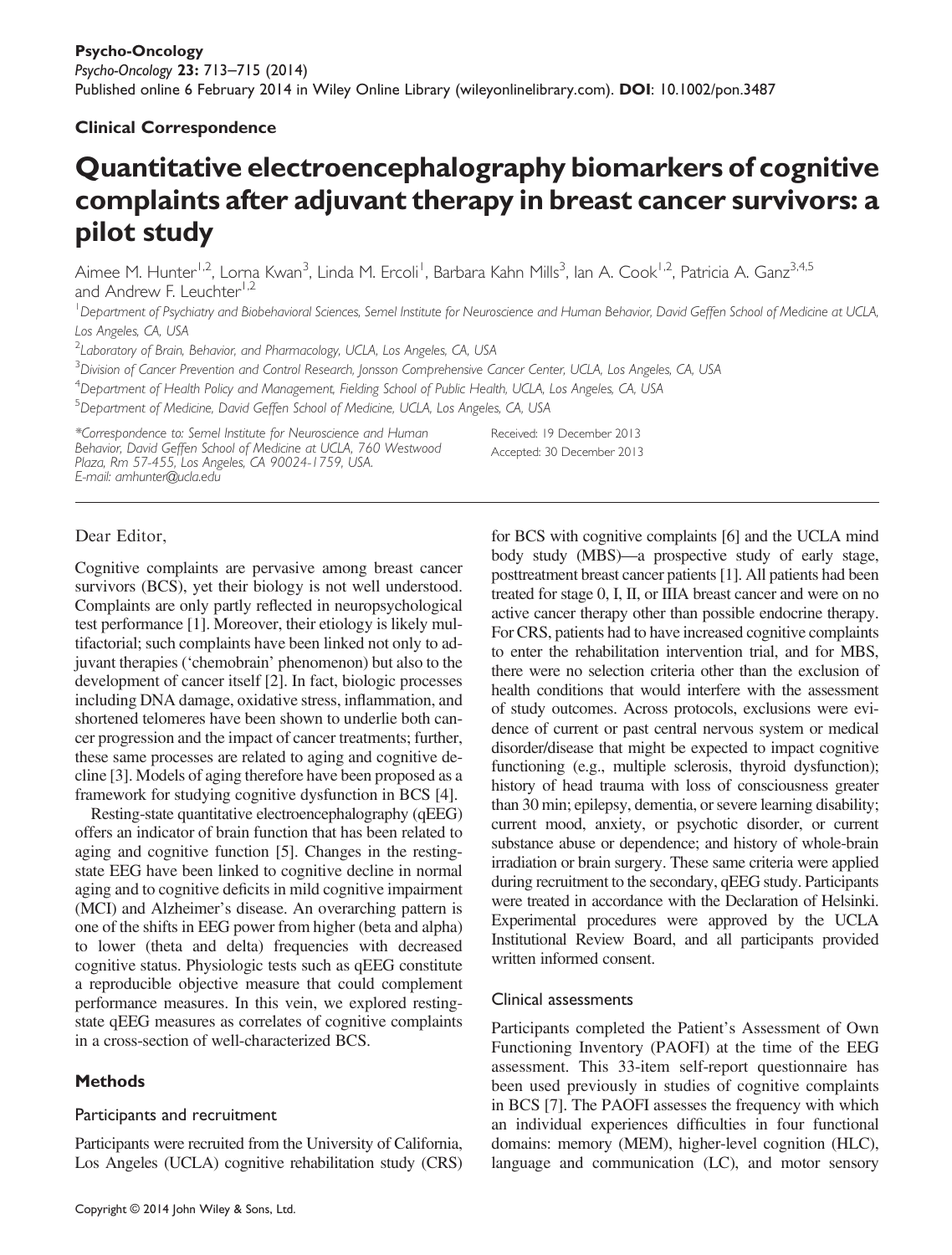#### Quantitative electroencephalography techniques

Electroencephalograph (EEG) recordings were obtained while subjects rested in the eyes-closed, maximally alert state [cf. 9]. Thirty-five Ag/AgCl recording electrodes were positioned with an electrode cap (ElectroCap, Inc.; Eaton, OH) using an extended International 10–20 system with linked ears reference (Figure 1). Subjects were alerted to avoid drowsiness and were instructed to remain still and inhibit blinks or eye movements during each recording. Electrode impedances were balanced and were maintained below 5 kΩ for all channels. Vertical and horizontal electrooculograms were recorded to identify eye movement artifact using bipolar electrodes placed at the supraorbital and infraorbital ridges of the right eye and at the outer canthi of both eyes. A minimum of 10 min of EEG data were recorded using a 16-bit resolution NeuroScan system (Compumedics, Inc.; Charlotte, NC) at a sampling rate of 256 Hz, with a high-frequency filter of 70 Hz, a low-frequency filter of 0.3 Hz, and a notch filter at 60 Hz. Data were imported into Brain Vision Analyzer software (Brain Products GmbH; Gilching, Germany) to remove offsets, optimize scaling, and segment the data into 2-s nonoverlapping epochs. Two technologists inspected the data independently using multiple bipolar and referential montages to isolate, and then remove, any segments containing eye movement, muscle-related or movementrelated artifacts, or amplifier drift.



Figure 1. Thirty-five recording electrodes were positioned using a standard extension of the International 10–20 system

The Brain Vision Analyzer fast Fourier transform function was used to calculate the power spectral frequency. The 512-point fast Fourier transform was calculated for artifact-free 2-s epochs without windowing, with 0.5 Hz overlap at the limits of the band, yielding a frequency resolution of 0.5 Hz. Absolute power  $(\mu V^2)$  and relative power (percentage of total power) were calculated for each channel in delta (0.5–4 Hz), theta (4–8 Hz), alpha (8–13 Hz), and beta (13–20 Hz).

#### Data analysis

Pearson's r was used to examine bivariate correlations between cognitive complaints and EEG measures. Cognitive measures included the PAOFI total and the three subscales on which women in the parent study showed deficits as compared with healthy controls either at baseline (MEM, HLC) [8] or at 1-year follow-up (LC; unpublished data). EEG measures included 'global' (average of all 35 channels) absolute and relative power measures in the four frequency bands, followed by analyses at each electrode to detect any regional patterns that might be obscured by the whole-head averaging. Analyses were conducted using SPSS version 20 with set at  $p \le 0.05$  without correction for multiple comparisons.

#### **Results**

#### Clinical and demographic characteristics

Twenty-seven women were recruited (8 from CRS and 19 from MBS), the majority of whom had received adjuvant therapy (Table 1). Twelve women  $(44%)$  scored  $>1$ standard deviation above the mean of the healthy reference sample [8] on the PAOFI total.

| Table I. Clinical and demographic characteristics of the sample |  |  |  |
|-----------------------------------------------------------------|--|--|--|
|-----------------------------------------------------------------|--|--|--|

| Total sample $(n=27)$ |  |
|-----------------------|--|
| $52.4 + 5.0$          |  |
| 21(78%)               |  |
| $77.9 + 3.9$          |  |
| 22(81%)               |  |
| 18(67%)               |  |
| 22(81%)               |  |
| $113.3 + 8.3$         |  |
| $8.5 \pm 5.8$         |  |
| range: $0 - 25$       |  |
|                       |  |
| $4.63 + 4.41$         |  |
| $2.26 + 2.46$         |  |
| $0.70 + 1.35$         |  |
| $1.37 + 1.42$         |  |
|                       |  |

SD, standard deviation; WTAR, Wechsler Test of Adult Reading; BDI-II, Beck Depression Inventory II; PAOFI, Patient's Assessment of Own Functioning Inventory; MEM, memory; HLC, higher-level cognition; LC, language and communication. <sup>a</sup>Full-scale IQ was estimated in the parent studies [1] using WTAR. **BDI-II** is calculated without the item pertaining to concentration.